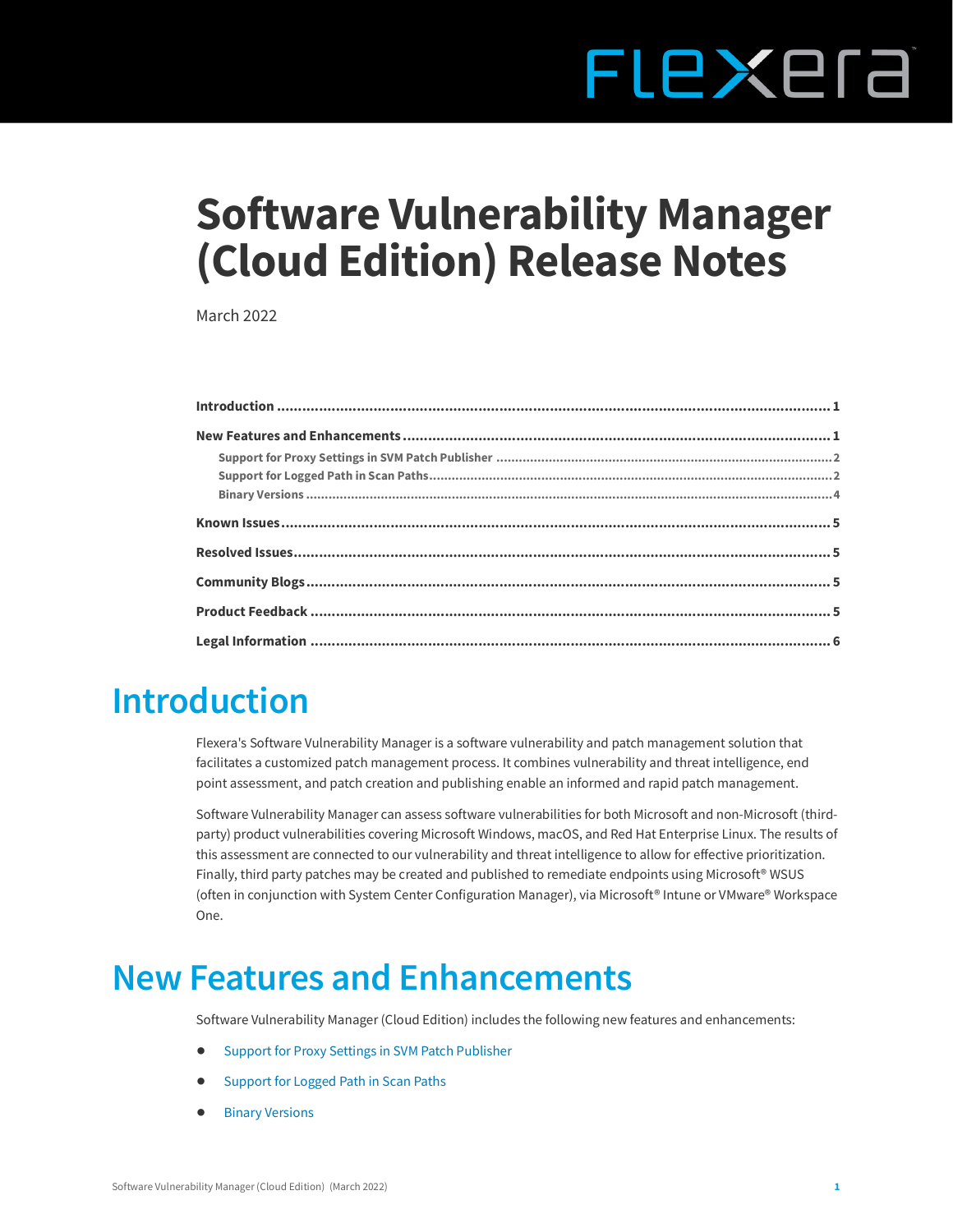*Note • To see the following new features and enhancements in your Software Vulnerability Manager (Cloud Edition) interface, you must refresh your browser's cache (press Ctrl+F5).*

#### <span id="page-1-0"></span>**Support for Proxy Settings in SVM Patch Publisher**

This update allows you to configure a proxy server in the SVM Patch Publisher. When a proxy server is configured, all the communication to the SVM Patch Publisher go through the configured proxy serve.

| Home                                                                                  |                                                                                           |  |  |  |  |  |
|---------------------------------------------------------------------------------------|-------------------------------------------------------------------------------------------|--|--|--|--|--|
| $\approx$ $\frac{1}{2}$ $\frac{1}{2}$<br>G.<br>6<br><b>Service Service</b><br>Save    |                                                                                           |  |  |  |  |  |
| Help Feedback About SVM Patch<br>Force<br>Restart<br>Publisher<br>Check-in<br>Service |                                                                                           |  |  |  |  |  |
| Settings                                                                              | <b>SVM Connection</b>                                                                     |  |  |  |  |  |
|                                                                                       | <b>Properties</b>                                                                         |  |  |  |  |  |
| <b>SVM Connection</b>                                                                 | Server Type:<br>Cloud<br>$\scriptstyle\rm v$                                              |  |  |  |  |  |
| <b>Distribution Systems</b>                                                           | Site Url:<br>$\vee$ Use SSL<br>all detail state was again.                                |  |  |  |  |  |
|                                                                                       | Credentials:                                                                              |  |  |  |  |  |
| Manage Patches (Coming soon)                                                          | bmd2<br>Username:                                                                         |  |  |  |  |  |
| Patches                                                                               | <b>Test &amp; Save Connection</b><br>Password:                                            |  |  |  |  |  |
|                                                                                       | <b>Check-In Settings</b>                                                                  |  |  |  |  |  |
|                                                                                       | Check-In Frequency:                                                                       |  |  |  |  |  |
|                                                                                       | $0 \quad \Leftrightarrow$ Days<br>$0$ $\div$ Hours<br>10   Minutes                        |  |  |  |  |  |
|                                                                                       | Get all latest subscribed packages                                                        |  |  |  |  |  |
|                                                                                       | <b>Logging Settings</b>                                                                   |  |  |  |  |  |
|                                                                                       | C: \ProgramData\Flexera Software\SVM Patch\patchpublisher.log<br>UI Log File:<br>$\cdots$ |  |  |  |  |  |
|                                                                                       | LogAlways<br>Log Level:<br>$\;$                                                           |  |  |  |  |  |
|                                                                                       | C:\ProgramData\Flexera Software\SVM Patch\svmpatch.log<br>Service Log File:<br>$\cdots$   |  |  |  |  |  |
|                                                                                       | <b>Proxy Settings</b>                                                                     |  |  |  |  |  |
|                                                                                       | Proxy host:<br>AS REAL CORPORATION                                                        |  |  |  |  |  |
|                                                                                       | allowed and<br>Proxy port:                                                                |  |  |  |  |  |
|                                                                                       | Proxy username:<br>svm-proxy                                                              |  |  |  |  |  |
|                                                                                       | ********<br>Proxy password:                                                               |  |  |  |  |  |

For more information, see [Configure SVM Patch Publisher Proxy Settings.](https://docs.flexera.com/csi/Content/helplibrary/Configure_SVM_Patch_Publisher_Proxy_Settings.htm)

#### <span id="page-1-1"></span>**Support for Logged Path in Scan Paths**

When a path is marked as blocked, the SVM scan agent ignores this path for scanning. However, if you wish to log a blocked path for your awareness, then check the new option, available with this update, **Log blocked paths when found** option in the **New Scan Path rule for Block List** dialog.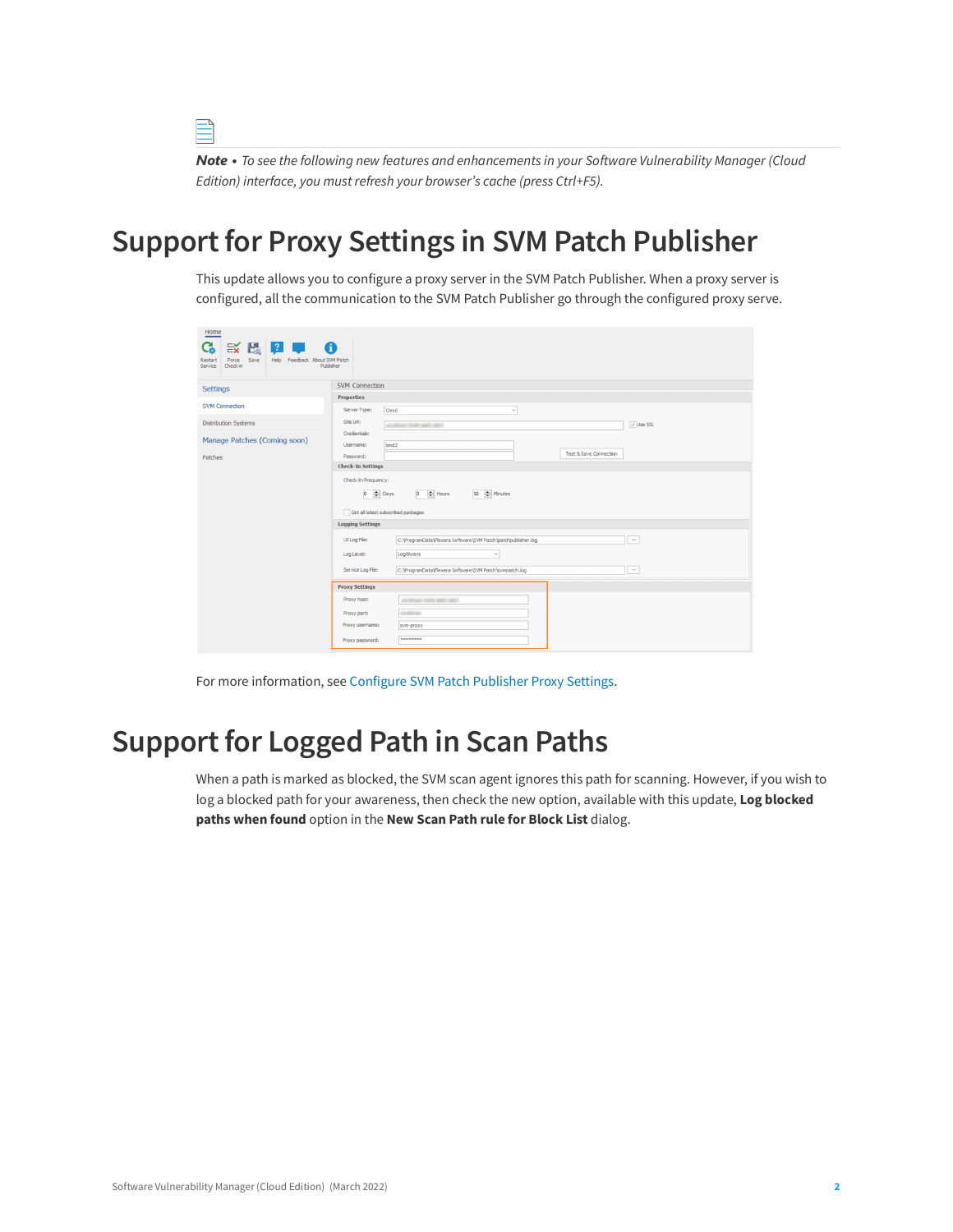|                  | New Scan Path rule for Block List |      |        |
|------------------|-----------------------------------|------|--------|
| Name:            | <b>VLC</b>                        |      |        |
|                  | Note: Paths are case-insensitive  |      |        |
| Path:            | C:\Programs Files\Video\VLC\      |      |        |
| Site (optional): |                                   |      |        |
|                  | Log blocked paths when found      |      |        |
|                  | <b>Preview Impact List</b>        |      |        |
|                  |                                   |      |        |
|                  |                                   | Save | Cancel |

All the blocked paths which are selected for logging will be set to **Yes** in the new column named **Logged** in the **Block List** view under the **Scan Paths** menu in the left navigation pane.

| <b>B</b> Dashboard         |   | $\times$<br>Scan Paths<br>Dashboard              |                                                                        |         |           |           |
|----------------------------|---|--------------------------------------------------|------------------------------------------------------------------------|---------|-----------|-----------|
| Q Scanning                 | ۰ | ○ Allow List ● Block List<br>Add Block List Rule |                                                                        |         |           | $Event -$ |
| Remote Scans Via Agents -  |   |                                                  |                                                                        |         |           |           |
| <b>Network Agent</b>       |   | Name                                             | Path 1                                                                 | Site    | Logged    |           |
|                            |   | Git                                              | c/program files/git/mingw64\bin/tclsh86.exe                            |         | Yes.      |           |
| <b>Network Groups</b>      |   | Mac                                              | /System/Applications/Utilities/AirPort Utility.app/Contents/Info.plist | MacSite | Yes       |           |
| Download Agent             |   | 101314140                                        | C:\Program Files\Notepad++                                             |         | <b>No</b> |           |
| Scans Via Local Agents     |   | One Drive                                        | %LOCALAPPDATA%/Microsoft/OneDrive/OneDrive.exe                         |         | No.       |           |
| Single Host Agents         |   | <b>OneDrive</b><br><b>SEED ART</b>               | %USERPROFILE%/appData/Local/microsoft/OneDrive/OneDrive.exe            |         | Yes       |           |
| Download Agent             |   | Python                                           | /Applications/Python 3.9/Python Launcher.app/Contents/Info.plist       |         | Yes       |           |
|                            |   | <b>CASE AREA</b>                                 | %USERPROFILE%/AppData\Local/Programs\Python\Python35\python35.dll      |         | Yes       |           |
| <b>Filter Scan Results</b> |   | <b>User Profile</b>                              | <b><i>NUSERPROFILEN</i></b>                                            | Flexera | <b>No</b> |           |
| Scan Paths (10)            |   |                                                  |                                                                        |         |           |           |
| <b>Custom Scan Rules</b>   |   |                                                  |                                                                        |         |           |           |
| <b>Completed Scars</b>     |   |                                                  |                                                                        |         |           |           |
|                            |   |                                                  |                                                                        |         |           |           |

For a given host, all the products associated with the logged blocked paths can be seen under the new tab named **Blocked Results** for the host in the **Completed Scans**.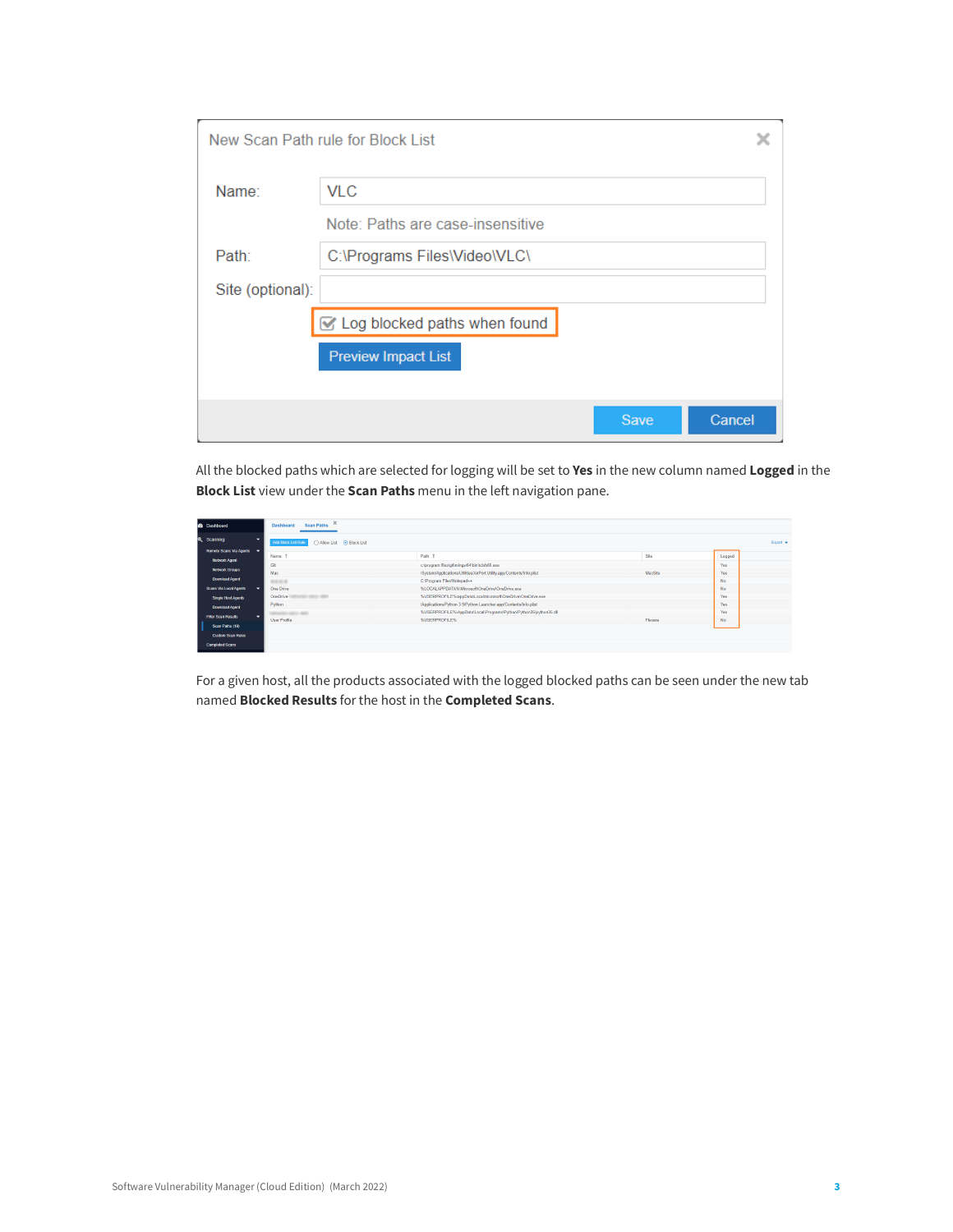|                       |                                                |                                    |             |                          |                        |          |                          | $\times$ 13                      |
|-----------------------|------------------------------------------------|------------------------------------|-------------|--------------------------|------------------------|----------|--------------------------|----------------------------------|
|                       |                                                |                                    | Overview    | <b>Scan Results</b>      | <b>Blocked Results</b> |          |                          |                                  |
|                       | Secure <b>Secure</b> End-Of-life <b>Secure</b> |                                    |             |                          |                        |          |                          | Export $\blacktriangleright$     |
| Name 1                | Version                                        | <b>State</b>                       | <b>SAID</b> | Criticality              | CVSS Base S            | Threat S | <b>Issued</b>            | Vulnerabilities                  |
| Amazon Corr           | 8.0.2420.8                                     | Insecure                           | SA106167    | $\overline{\phantom{a}}$ | v3: 5.3                | 22       | 68 days ago              | 13                               |
| Amazon Corr           | 8.0.2420.8                                     | Insecure                           | SA106167    | $\sim$                   | v3: 5.3                | 22       | 68 days ago              | 13                               |
| Google Toolb          | 4.0.1601.4978                                  | Secure                             | ÷           | <b>Contract Contract</b> |                        | Ĭ.       | $\overline{\phantom{a}}$ |                                  |
| Google Toolb          | 7.5.7619.1252                                  | Secure                             | ×.          |                          |                        | ÷.       | $\overline{\phantom{a}}$ | ٠                                |
| Microsoft Inte        | 11.0.9600.190                                  | Secure                             | ÷.          | <b>Contract Contract</b> |                        |          | $\omega_{\rm{max}}$      | ä,                               |
| Microsoft Inte        | 11.0.9600.190                                  | Secure                             |             |                          |                        |          |                          | ä,                               |
| Microsoft Visu        | 14.16.27012.6                                  | Secure                             | ÷           | <b>Contract Contract</b> |                        | ×.       | - 4                      |                                  |
| Microsoft Visu        | 14.16.27012.6                                  | Secure                             | ٠           | <b>The Common</b>        |                        |          | <b>All Andre</b>         | ÷                                |
| VLC Media PI          | 3.0.13.0                                       | Secure                             | $\sim$      | <b>Contract Contract</b> |                        | ٠        | ٠.                       |                                  |
| Winamp 5.x            | 5.6.3.3234                                     | Secure                             |             |                          |                        |          |                          |                                  |
|                       |                                                |                                    |             |                          |                        |          |                          |                                  |
|                       |                                                |                                    |             |                          |                        |          |                          |                                  |
|                       |                                                |                                    |             |                          |                        |          |                          |                                  |
|                       |                                                |                                    |             |                          |                        |          |                          |                                  |
|                       |                                                |                                    |             |                          |                        |          |                          |                                  |
|                       |                                                |                                    |             |                          |                        |          |                          |                                  |
|                       |                                                |                                    |             |                          |                        |          |                          |                                  |
|                       |                                                |                                    |             |                          |                        |          |                          |                                  |
|                       |                                                |                                    |             |                          |                        |          |                          |                                  |
| $\ll$ $\prec$<br>Page | $\vert$ 1                                      | of 1 $\rightarrow$ $\gg$ $\approx$ |             |                          |                        |          |                          | Displaying products 1 - 10 of 10 |
|                       |                                                |                                    |             |                          |                        |          |                          | <b>Close</b>                     |

#### <span id="page-3-0"></span>**Binary Versions**

The following version of the binaries provided are:

- **•** SVM ActiveX Plug-in v7.6.0.19 (no change)
- **•** Single Host Agent v7.6.0.19 (no change)
- **•** SVM Daemon v7.6.0.19 (no change)
- **•** SVM System Center Plugin v7.6.0.19 (no change)
- **•** SVM Patch Publisher v6.1.640 (to download, [click here\)](https://resources.flexera.com/tools/SVM/SVMPatchPublisher.msi)
- **•** SVM Cloud Client Toolkit v5.0.561 (to download, [click here\)](https://resources.flexera.com/tools/SVM/SVMClientToolkit.msi) (no change)

This toolkit contains offline utilities such as the Multi-partition Reporting Tool, WSUS Management Tool and Client Data Tool which add value to SVM. This toolkit does not consist of Patch Daemon. This toolkit is for SVM Cloud edition only.

Patch Daemon will be deprecated in the future; therefore, you are encouraged to migrate to the new SVM Patch Publisher tool.

**•** SVM On-Prem Client Toolkit v5.0.547 (to download, [click here\)](https://resources.flexera.com/tools/SVM/SVMClientToolkitInstall.msi) (no change)

This toolkit contains Patch Daemon and offline utilities such as the Multi-partition Reporting Tool, WSUS Management Tool and Client Data Tool which add value to SVM.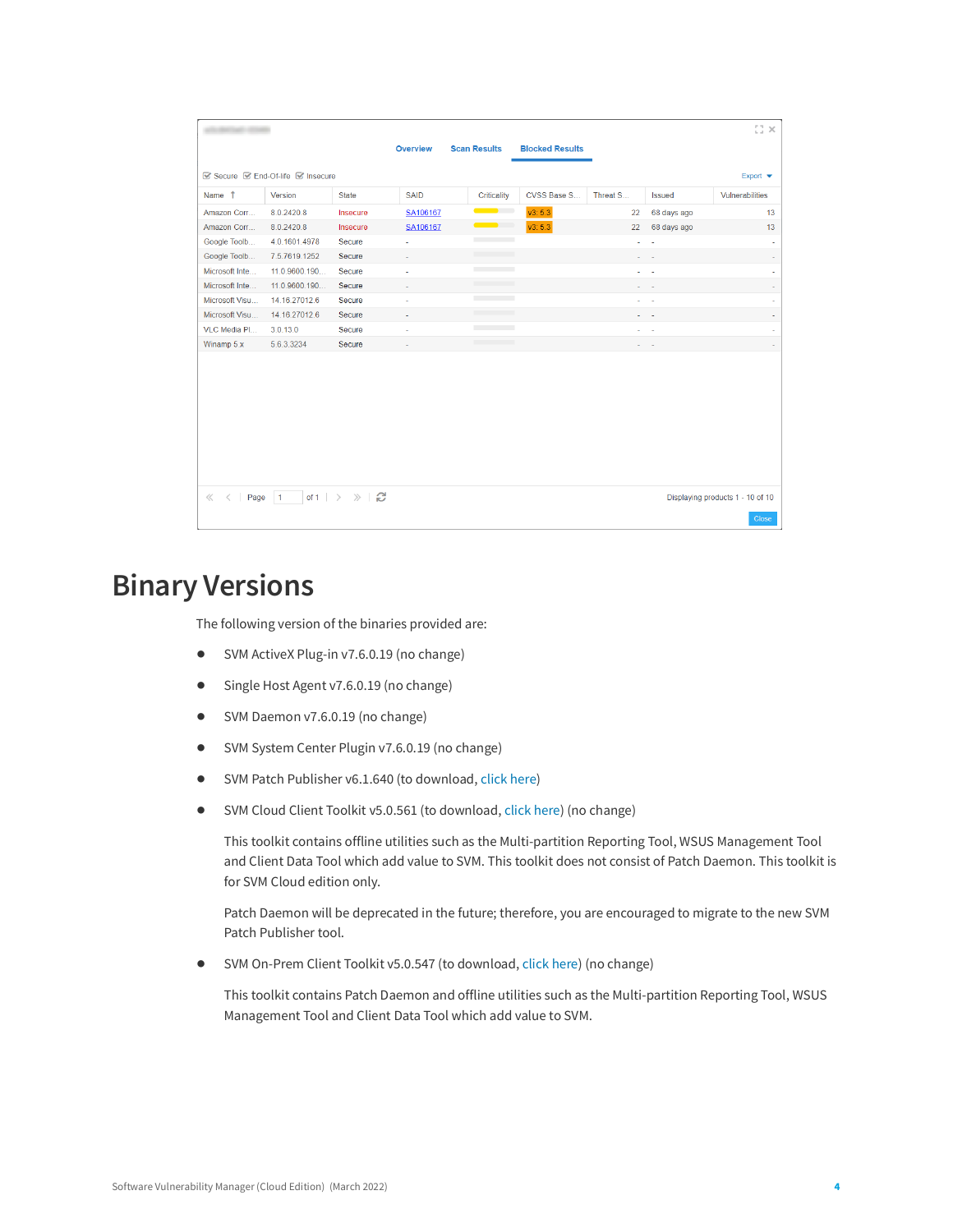### <span id="page-4-0"></span>**Known Issues**

This release of Software Vulnerability Manager (Cloud Edition) does not include any known issues.

### <span id="page-4-1"></span>**Resolved Issues**

The following table lists the customer issues that were resolved in Software Vulnerability Manager (Cloud Edition):

| 'Issue             | <b>Description</b>                                                        |
|--------------------|---------------------------------------------------------------------------|
| <b>IOJ-2250844</b> | Database Console data export giving invalid token error.                  |
| <b>IOJ-2252378</b> | Dashboard showing the status as "loading" and throwing the console error. |

# <span id="page-4-2"></span>**Community Blogs**

Please subscribe to latest news on Software Vulnerability Manager by going to [https://community.flexera.com/](https://community.flexera.com/t5/Software-Vulnerability/bg-p/SoftwareVulnerabilityManagementblog) [t5/Software-Vulnerability/bg-p/SoftwareVulnerabilityManagementblog](https://community.flexera.com/t5/Software-Vulnerability/bg-p/SoftwareVulnerabilityManagementblog) and clicking on subscribe.

## <span id="page-4-3"></span>**Product Feedback**

Have a suggestion for how we can improve this product? Please share your feedback with the product team by visiting the Software Vulnerability Manager Forum in the Flexera Community:

<https://community.flexera.com/t5/Software-Vulnerability/bd-p/SVM-Discussion>